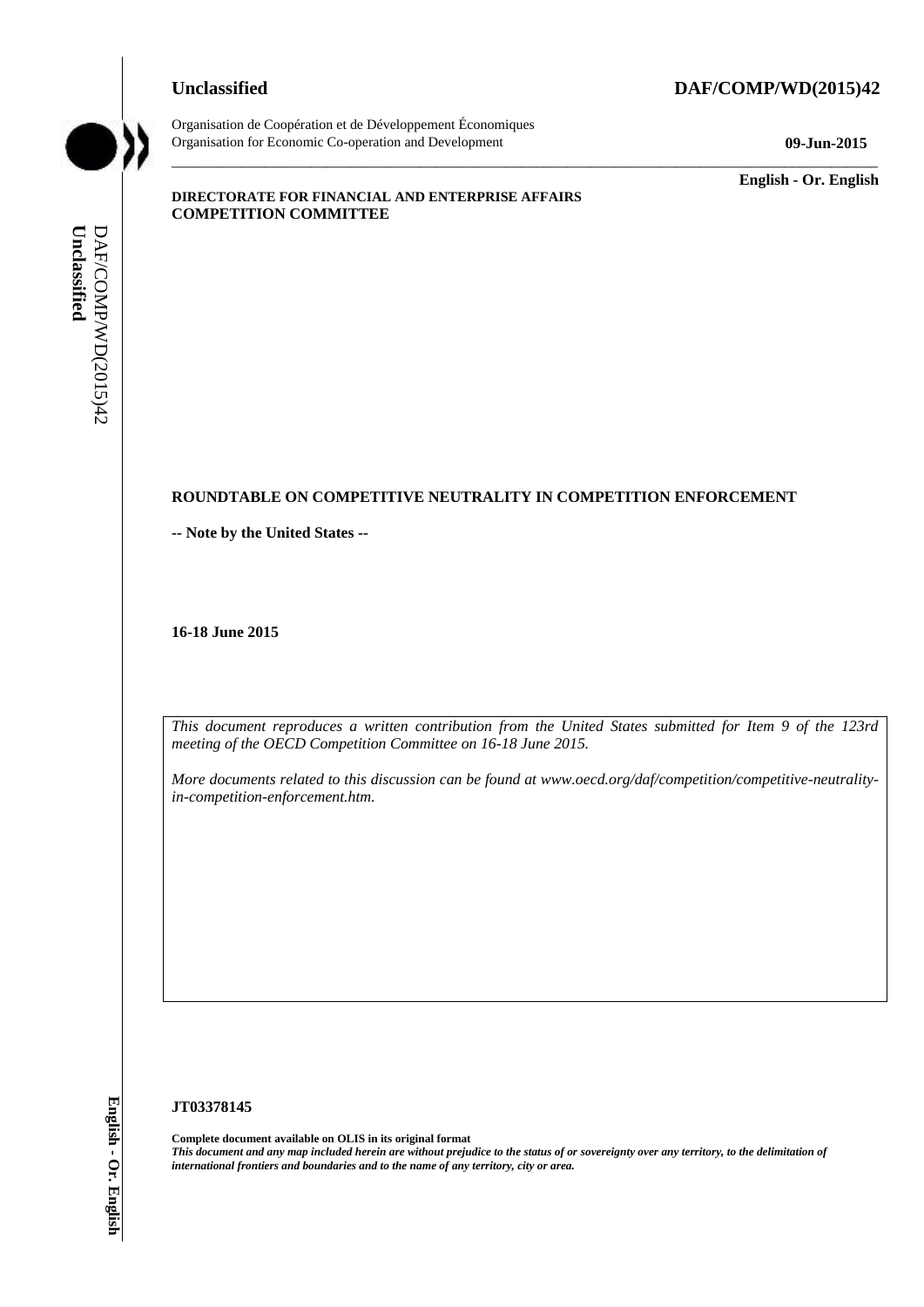# **UNITED STATES**

1. As a key part of their mission, the U.S. antitrust agencies (the Antitrust Division of the Department of Justice ("DOJ") and the Federal Trade Commission ("FTC")) (collectively "the Agencies") act as advocates for competition, seeking to promote competition in sectors of the economy that are or may be subject to government ownership or regulation. These sectors include federally regulated industries, such as communications, banking, agriculture, securities, transportation, and energy, as well as state or locally regulated industries, such as insurance, housing, health care, public utilities, professional and occupational licensing, certain aspects of banking, and real estate.

2. The Agencies' advocacy efforts include participation on Executive Branch policy-making task forces, preparation of testimony on legislative initiatives, and participation in regulatory agency proceedings. The Agencies' efforts over the years have been a key part of substantial deregulation in a wide number of industries including motor carriers, airlines, telecommunications, electric power, natural gas pipelines.

3. This paper addresses the limited role of state-owned enterprises ("SOEs") in the United States, followed by an example in which the U.S. has some experience with SOEs in the provision of high-speed broadband services. The paper concludes with an examination of the state action doctrine and the Agencies' efforts to limit undue extension of this doctrine.

## **1. State-Owned Enterprises in the United States, and "Notional Principles" Promoting Competitive Neutrality**

4. Competition among private enterprises is the norm in the U.S., stimulating efficiency and innovation and providing consumers with the goods and services they desire at competitive prices. Direct governmental participation in commerce in the U.S. has historically been quite limited.<sup>1</sup> This remains true today.

5. Various entities, however, are linked to the federal government by varying degrees of ownership, control, and funding. Most of these carry out governmental or quasi-governmental functions or act where market-based approaches cannot achieve significant governmental goals. Ordinarily, they are specialized enterprises that compete only indirectly, if at all, with private market participants.<sup>2</sup>

6. Based on the 2005 *OECD Guidelines on Corporate Governance of State-Owned Enterprises* ("2005 *OECD Guidelines*")<sup>3</sup> and our own experience, we previously identified "*notional principles*" to guide policymakers.<sup>4</sup> Among them: an SOE's<sup>5</sup> relationship to the government, the privileges and

 $\frac{1}{1}$ *See* Submission of the United States of 20 October 2009 to Working Party No. 3 of the Competition Committee, "*Discussion on Corporate Governance and the Principle of Competitive Neutrality for State-Owned Enterprises*" ("2009 Submission"), *available at*  [https://www.ftc.gov/sites/default/files/attachments/us-submissions-oecd-and-other-international](https://www.ftc.gov/sites/default/files/attachments/us-submissions-oecd-and-other-international-competition-fora/antitrustlawroundtable.pdf)[competition-fora/antitrustlawroundtable.pdf.](https://www.ftc.gov/sites/default/files/attachments/us-submissions-oecd-and-other-international-competition-fora/antitrustlawroundtable.pdf)

<sup>&</sup>lt;sup>2</sup> These entities are described in the 2009 Submission, *id.*, at paragraphs 9-13 and related notes.

<sup>3</sup> *Available at* [http://www.oecd.org/corporate/ca/corporategovernanceofstate](http://www.oecd.org/corporate/ca/corporategovernanceofstate-ownedenterprises/34803211.pdf)[ownedenterprises/34803211.pdf.](http://www.oecd.org/corporate/ca/corporategovernanceofstate-ownedenterprises/34803211.pdf)

<sup>4</sup> *See generally* 2009 Submission, n.1 *supra*, at paragraphs 4-8.

<sup>5</sup> The term "*SOE,*" meaning "*State Owned Enterprise,*" is not used in U.S. law. We use it here to refer to the government-related enterprises we identified earlier in paragraph 5 of this Submission.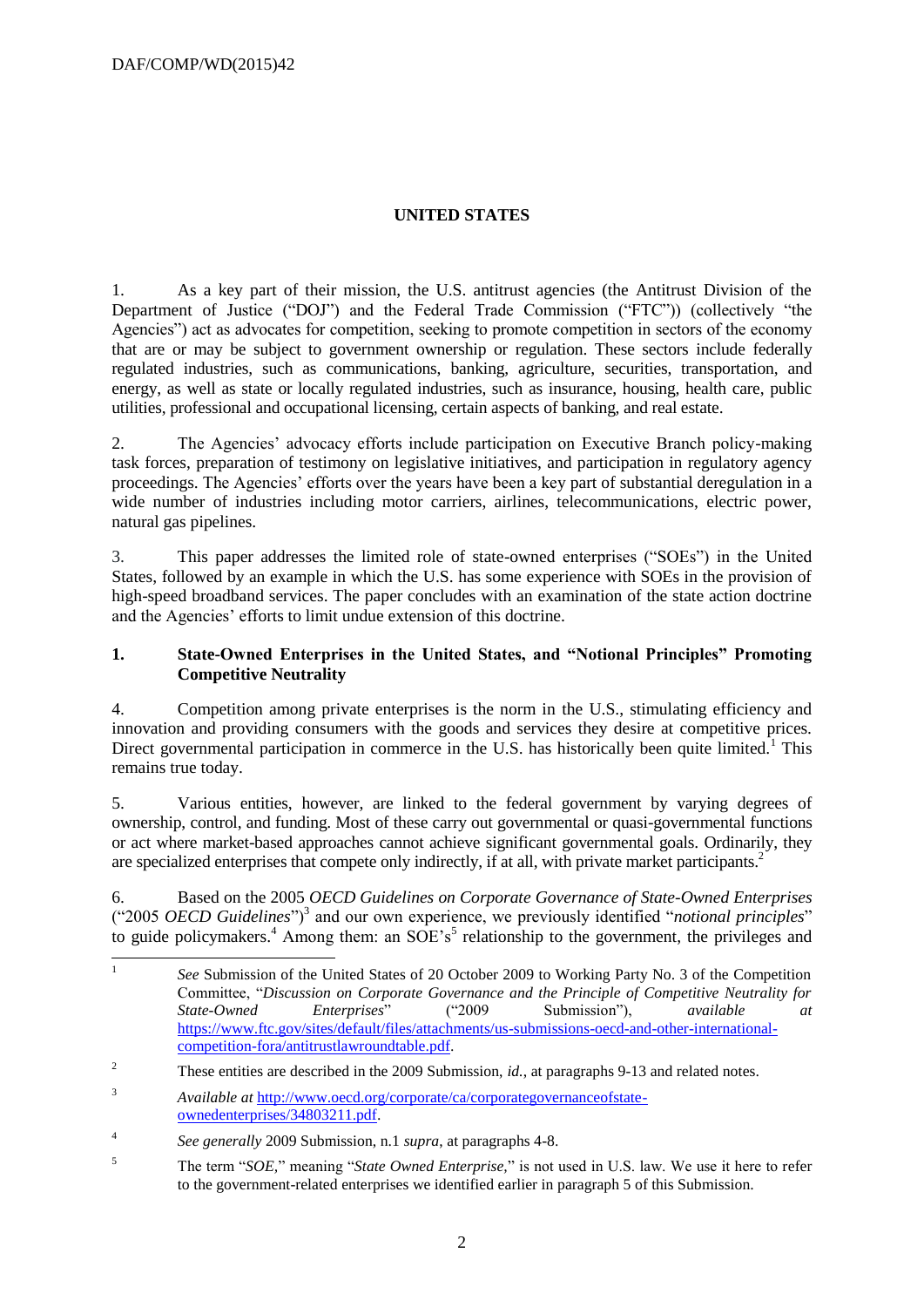immunities it enjoys for the benefit of identified economic actors, and its public service responsibilities should be clearly delineated by law; the state's investment in private enterprises as required by exigent circumstances should be limited in scope, control, and duration; the state's ownership function should be clearly separated from other state functions, especially with regard to regulation or maintenance of markets; and where SOEs compete with private market participants, the state should avoid providing privileges to SOEs to the greatest extent consistent with their governmental or quasi-governmental mission, to avoid unnecessary market distortions that reduce consumer welfare. Ordinarily, SOEs should be held to the same standards of competition as private market participants.<sup>6</sup>

7. The 2009 Submission described instances in which "[t]he United States has pursued these kinds of self-limiting policies during  $\ldots$  crises in the past,"<sup>7</sup> as did the 2010 Contribution of the Federal Trade Commission to the Global Forum on Competition, "*Competition, State Aids and*  Subsidies" ("2010 Contribution").<sup>8</sup> In particular, the 2010 Contribution discussed rescue measures made necessary by the international financial crisis of 2008 and later years. It also discussed the United States' "Troubled Assets Relief Program" ("TARP"), the Automotive Industry Financing and Restructuring Act and the Auto Industry Financing Program, which were intended to maintain the integrity of financial markets, automobile-related markets, consumers, communities, and the broader economy.<sup>9</sup>

8. These programs were adopted and executed in conformity with the competition-oriented principles described in paragraph 6 of this Submission. As a condition of receiving government assistance, firms were required to make changes necessary to enhance their viability as stand-alone enterprises, and government interventions were designed to be transitory, limited, and avoid "compromis[ing] the independent direction and management of" affected enterprises.<sup>10</sup> In the intervening few years, substantially all government loans and investments made under the TARP and related programs have been repaid and divested, usually more rapidly and at greater profit to the federal treasury than had been anticipated. For example, under various TARP programs the government made roughly \$245.1 billion in loans and investments to stabilize the banking industry. As of April 30, 2015, interest, dividends, loan repayment, warrant sales, and the like returned to the Treasury some \$29.7 billion above those disbursements.<sup>11</sup> The facts are similar with respect to TARP programs to revitalize credit markets,<sup>12</sup> and programs to stabilize the U.S. auto<sup>13</sup> and insurance industries.<sup>14</sup>

 $\frac{1}{6}$ *See* 2005 *OECD Guidelines*, n.2. *supra*. *See also* ICN Recommended Practices on State-Created Monopolies Analysis Pursuant to Unilateral Conduct Laws, *available at*  [http://www.internationalcompetitionnetwork.org/uploads/library/doc318.pdf.](http://www.internationalcompetitionnetwork.org/uploads/library/doc318.pdf)

<sup>7</sup> *See* 2009 Submission, n.1 *supra*, at paragraph 8 and related notes. [https://www.ftc.gov/sites/default/files/attachments/us-submissions-oecd-and-other-international](https://www.ftc.gov/sites/default/files/attachments/us-submissions-oecd-and-other-international-competition-fora/stateaidftc.pdf)[competition-fora/stateaidftc.pdf.](https://www.ftc.gov/sites/default/files/attachments/us-submissions-oecd-and-other-international-competition-fora/stateaidftc.pdf) 

<sup>8</sup> *Available at* [https://www.ftc.gov/sites/default/files/attachments/us-submissions-oecd-and-other](https://www.ftc.gov/sites/default/files/attachments/us-submissions-oecd-and-other-international-competition-fora/stateaidftc.pdf)[international-competition-fora/stateaidftc.pdf.](https://www.ftc.gov/sites/default/files/attachments/us-submissions-oecd-and-other-international-competition-fora/stateaidftc.pdf) 

<sup>9</sup> *See generally id.* at section 3.2.

<sup>10</sup> *Id.*

<sup>11</sup> Monthly TARP Update for May 1, 2015, *available at* [http://www.treasury.gov/initiatives/financial](http://www.treasury.gov/initiatives/financial-stability/reports/Documents/Monthly_TARP_Update%20-%2005.01.2015.pdf)[stability/reports/Documents/Monthly\\_TARP\\_Update%20-%2005.01.2015.pdf](http://www.treasury.gov/initiatives/financial-stability/reports/Documents/Monthly_TARP_Update%20-%2005.01.2015.pdf) and [http://www.treasury.gov/initiatives/financial-stability/TARP-Programs/bank-investment](http://www.treasury.gov/initiatives/financial-stability/TARP-Programs/bank-investment-programs/Pages/default.aspx)[programs/Pages/default.aspx.](http://www.treasury.gov/initiatives/financial-stability/TARP-Programs/bank-investment-programs/Pages/default.aspx)

<sup>12</sup> Treasury had disbursed \$19.1 billion to revitalize credit markets, which has been collected in full (with an additional \$4.5 billion paid to Treasury as dividends, interest, etc.). *See* Fiscal Year 2014 Citizens' Report, Office of Financial Stability—Troubled Asset Relief Program, The Department of Treasury, *available at* [http://www.treasury.gov/initiatives/financial](http://www.treasury.gov/initiatives/financial-stability/reports/Documents/Citizens%20Report_FY2014_TARP_FINAL_%2012172014.pdf)[stability/reports/Documents/Citizens%20Report\\_FY2014\\_TARP\\_FINAL\\_%2012172014.pdf,](http://www.treasury.gov/initiatives/financial-stability/reports/Documents/Citizens%20Report_FY2014_TARP_FINAL_%2012172014.pdf) at 4.

<sup>&</sup>lt;sup>13</sup> Treasury had disbursed \$79.7 billion in loans and equity investments to Chrysler, General Motors, and GM Acceptance Corp. (now known as Ally Financial), and collected \$70.4 billion through sales,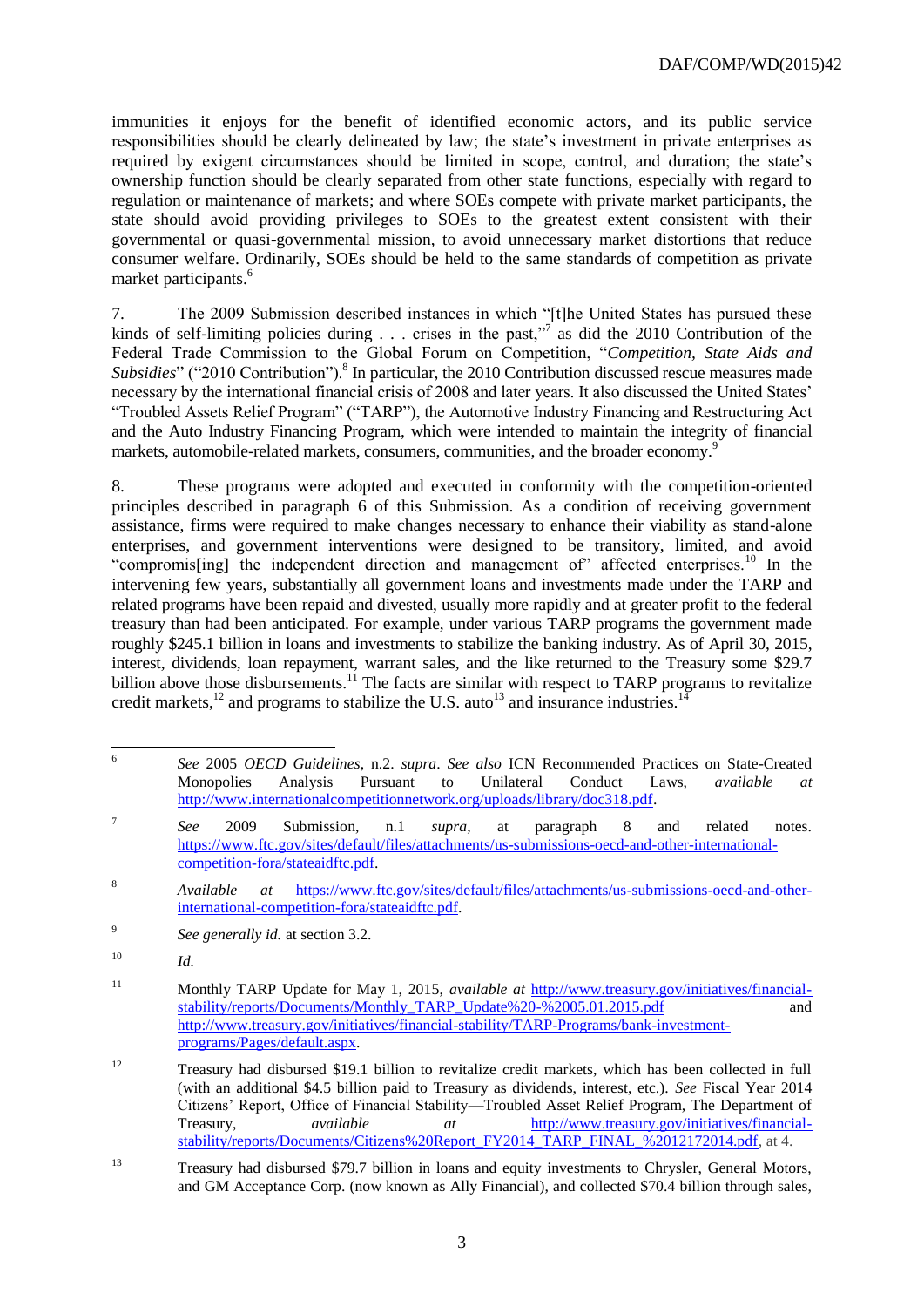## DAF/COMP/WD(2015)42

9. The 2009 Submission described kinds of government enterprises and the extent to which they are subject to federal antitrust law, stating, "[a]s a general matter, agencies and instrumentalities of the U.S. government (*e.g.*, National Science Foundation, Small Business Administration) are not subject to liability under the federal antitrust laws, even when engaging in commercial activity." But whether a federal government corporation—defined as "an agency of the federal government established by Congress to perform a public purpose, which provides a market-oriented product or service and is intended to produce revenue that meets or approximates its expenditures<sup>"15</sup>—can be subject to antitrust liability is fact-dependent.

10. For example, in *U.S. Postal Service v. Flamingo Industries (USA), Ltd.* ("*Flamingo*"),<sup>16</sup> the United States Supreme Court found that the federal antitrust laws were inapplicable to the Postal Service. The Court held that, by statute, the Postal Service was "an independent establishment of the executive branch" of the federal government that exercised "substantial governmental powers," but lacked certain powers and responsibilities that characterized most private market participants, such as the power to set prices unilaterally and the responsibility to maximize profits. The Court thus held that the Postal Service, like the United States itself, was not subject to the federal antitrust laws.<sup>17</sup>

11. Congress later opened most postal services to competition from private entities and provided that as to those competitive services—essentially all services other than carriage of first class mail the Postal Service is subject to federal antitrust law.<sup>18</sup>

12. The 2009 Submission contrasted *Flamingo* with a later case in which the Court of Appeals for the Sixth Circuit held that because the Tennessee Valley Authority ("TVA")—a large public power provider—was a federal corporation rather than "an independent establishment of the executive branch," it could not claim its "public characteristics" as a basis for receiving an antitrust exemption. The Sixth Circuit nevertheless held that TVA was shielded from the antitrust claim in that case. A federal statute expressly authorized the TVA "to enter into contracts for the purpose of 'promot[ing] the wider and better use of electric power for agricultural and domestic use, or for small or local industries.'"<sup>19</sup> The court concluded that "concerns about competition would conflict with the fulfillment of TVA's purpose."<sup>20</sup>

13. In some instances, the United States itself owns or controls valuable resources, such as radio spectrum or mineral rights. In seeking to ensure balanced utilization of those resources, the United

- <sup>14</sup> Treasury had invested \$67.8 billion to stabilize American International Group ("AIG"), a large international insurer. In 2013 Treasury sold all its interests in AIG, with proceeds exceeding disbursements by about \$5 billion. *Id. See also* [http://www.treasury.gov/initiatives/financial](http://www.treasury.gov/initiatives/financial-stability/TARP-Programs/aig/Pages/default.aspx)[stability/TARP-Programs/aig/Pages/default.aspx.](http://www.treasury.gov/initiatives/financial-stability/TARP-Programs/aig/Pages/default.aspx)
- <sup>15</sup> Kevin R. Kosar, Federal Government Corporations: an Overview, Congressional Research Service Report RL30365 (2009) 2. Kosar identified 17 federal government corporations as diverse as the Export-Import Bank, Federal Crop Insurance Program, Federal Prison Industries, Amtrak, and the Tennessee Valley Authority.
- $16$  540 U.S. 736 (2004).

-

- <sup>17</sup> *Flamingo, id.* at 746-747.
- <sup>18</sup> This is described more fully in 2009 Submission, n.1 *supra,* at paragraph 15.
- <sup>19</sup> *McCarthy v. Middle Tennessee Electric Membership Corp.*, 466 F.3d 399, 414 (6<sup>th</sup> Cir. 2006) (quoting 16 U.S.C. 831i). Note as well the discussion in the 2009 Submission of certain quasigovernmental entities that "possess attributes of both governmental and private organizations," such as financial intermediaries Fannie Mae and Freddie Mac, and federally funded R&D institutions such as Los Alamos National Laboratory. 2009 Submission, n.1 *supra*, at paragraph 17.
- <sup>20</sup> *McCarthy*, 466 F.3d at 399.

repayments, dividends, and interest. The United States wrote off the balance (\$9.3 billion). *Id.* at 6. *See also* [http://www.treasury.gov/initiatives/financial-stability/TARP-Programs/automotive](http://www.treasury.gov/initiatives/financial-stability/TARP-Programs/automotive-programs/Pages/default.aspx)[programs/Pages/default.aspx.](http://www.treasury.gov/initiatives/financial-stability/TARP-Programs/automotive-programs/Pages/default.aspx)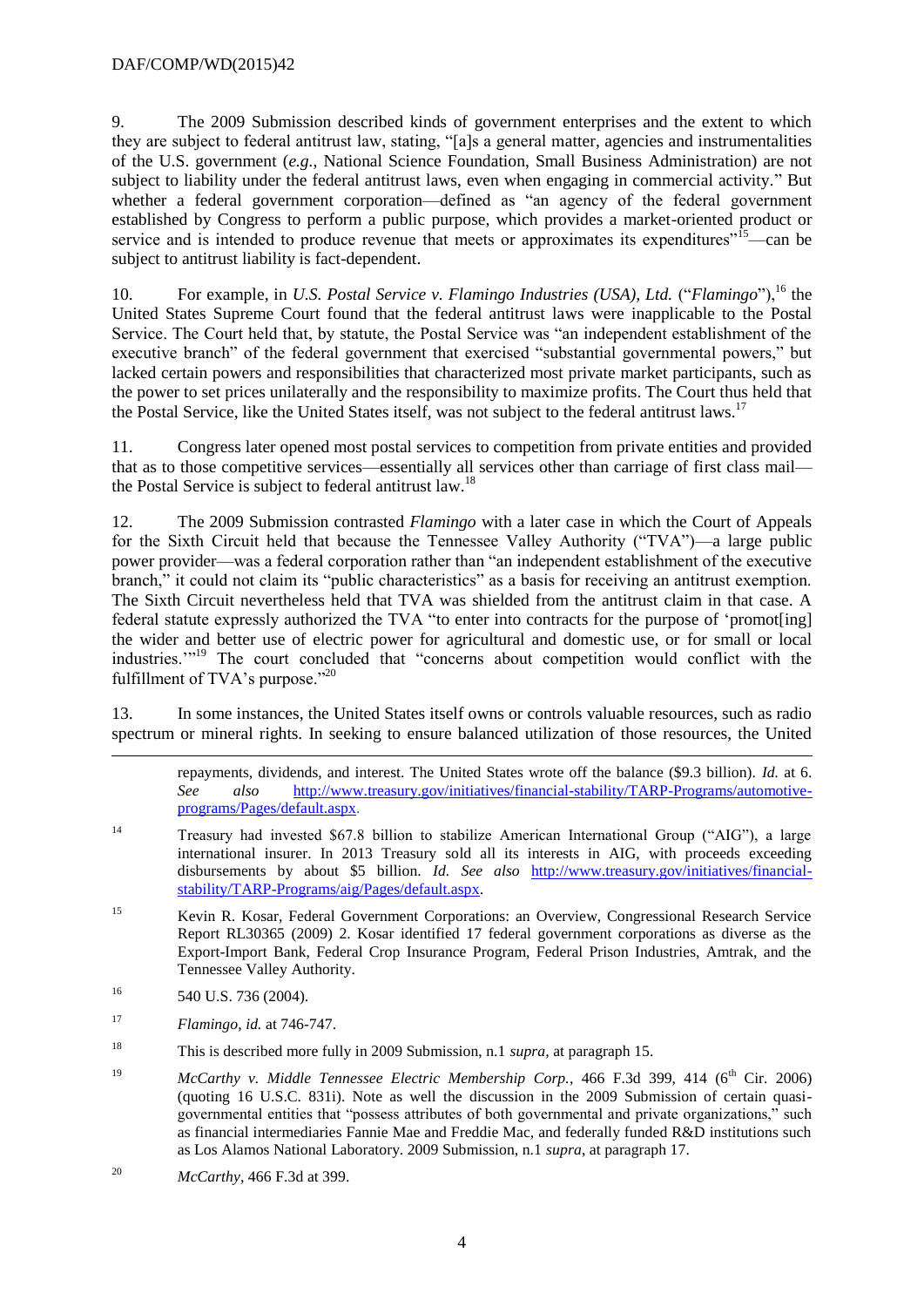States recognizes the significance of competition for use rights, exploration and development rights, and the like. For example, the DOJ has advised the Federal Communications Commission ("FCC") how to optimize its allocation of radio spectrum<sup>21</sup> per the FCC's statutory mandate of "promoting" economic opportunity and competition and ensuring that new and innovative technologies are readily accessible to the American people by avoiding excessive concentration of licenses."<sup>22</sup> Similarly, prior to accepting a bid to explore and develop Outer Continental Shelf petroleum resources, DOJ, in consultation with the FTC, may determine the likely competitive effects of granting a lease, which can be denied by the Bureau of Ocean Energy Management if grant of the lease "may create or maintain a situation inconsistent with the antitrust laws."<sup>23</sup> Similar regimes govern the leasing of other United States resources.<sup>24</sup>

14. Like the federal government, States and subordinate government units may own, control, or influence the conduct of SOE-like entities. The 2009 Submission identified several sectors in which these entities were prominent.<sup>25</sup> They included transportation, energy, sports facilities, universities, hospitals, concessions in state-owned parks, buildings and facilities, and alcoholic beverages. In many instances these entities are infused with a public purpose and offer differentiated goods and services, but in other instances they may compete with private entities that offer similar goods and services. Nevertheless, as discussed below in Section III, such entities are sometimes shielded from the antitrust laws by the "state action" doctrine.

# **2. The Example of Provision of High-Speed Broadband Services**

15. One area in which the United States has some experience with SOEs is in the provision of broadband services by local government entities. The widespread availability of high-speed broadband services can further economic welfare, creating economic opportunities, improving education, enhancing health care services, and increasing government efficiency. While the private sector has made investments to dramatically expand broadband access in the U.S., challenges still remain. Many markets remain unserved or underserved. Others do not benefit from the kind of competition that drives down costs and improves quality. As observed in the U.S. submission to the 2014 WP2 roundtable on Financing of the Roll-Out of Broadband Networks,<sup>26</sup> "[a]ffordable, highcapacity broadband is not yet available in many communities" and "[s]ome underserved municipalities that have not attracted adequate private investment for high-speed broadband have pursued, or are exploring, constructing and/or operating their own local broadband networks, either in partnership with private enterprise or independently."<sup>27</sup> Both observations remain accurate today.<sup>28</sup>

 $21$ <sup>21</sup> *See, e.g.,* Letter from William J. Baer to Marlene H. Dortch, Secretary, Federal Communications Commission, Re: Policies Regarding Mobil Spectrum Holdings, WT Docket No. 12-269 (May 14, 1014), *available at* [http://www.justice.gov/atr/public/comments/305961.pdf.](http://www.justice.gov/atr/public/comments/305961.pdf)

<sup>&</sup>lt;sup>22</sup> 47 U.S.C. 309(j)(3)(B).

<sup>&</sup>lt;sup>23</sup> 43 U.S.C. 1337(c).

<sup>&</sup>lt;sup>24</sup> See generally June 2015 Submission of the United States to the OECD Competition Committee, *"Hearing on Oligopoly,"* paragraphs 12-14.

<sup>25</sup> *See generally* 2009 Submission, n.1 *supra*, at paragraph 18.

<sup>26</sup> *See generally* "Financing of the Roll-Out of Broadband Networks," *available at* [https://www.ftc.gov/system/files/attachments/us-submissions-oecd-other-international-competition](https://www.ftc.gov/system/files/attachments/us-submissions-oecd-other-international-competition-fora/broadband_us_oecd.pdf)[fora/broadband\\_us\\_oecd.pdf.](https://www.ftc.gov/system/files/attachments/us-submissions-oecd-other-international-competition-fora/broadband_us_oecd.pdf)

<sup>27</sup> *Id*. at paragraphs 4, 5.

<sup>&</sup>lt;sup>28</sup> *See generally* "Community-Based Broadband Solutions—The Benefits of Competition and Choice for Community Development and Highspeed Internet Access," Executive Office of the President (January 2015), *available at* [https://www.whitehouse.gov/sites/default/files/docs/community](https://www.whitehouse.gov/sites/default/files/docs/community-based_broadband_report_by_executive_office_of_the_president.pdf)[based\\_broadband\\_report\\_by\\_executive\\_office\\_of\\_the\\_president.pdf.](https://www.whitehouse.gov/sites/default/files/docs/community-based_broadband_report_by_executive_office_of_the_president.pdf) This report describes the benefits of higher-speed broadband access, the current challenges facing the market, and the benefits of competition – including competition from community broadband networks.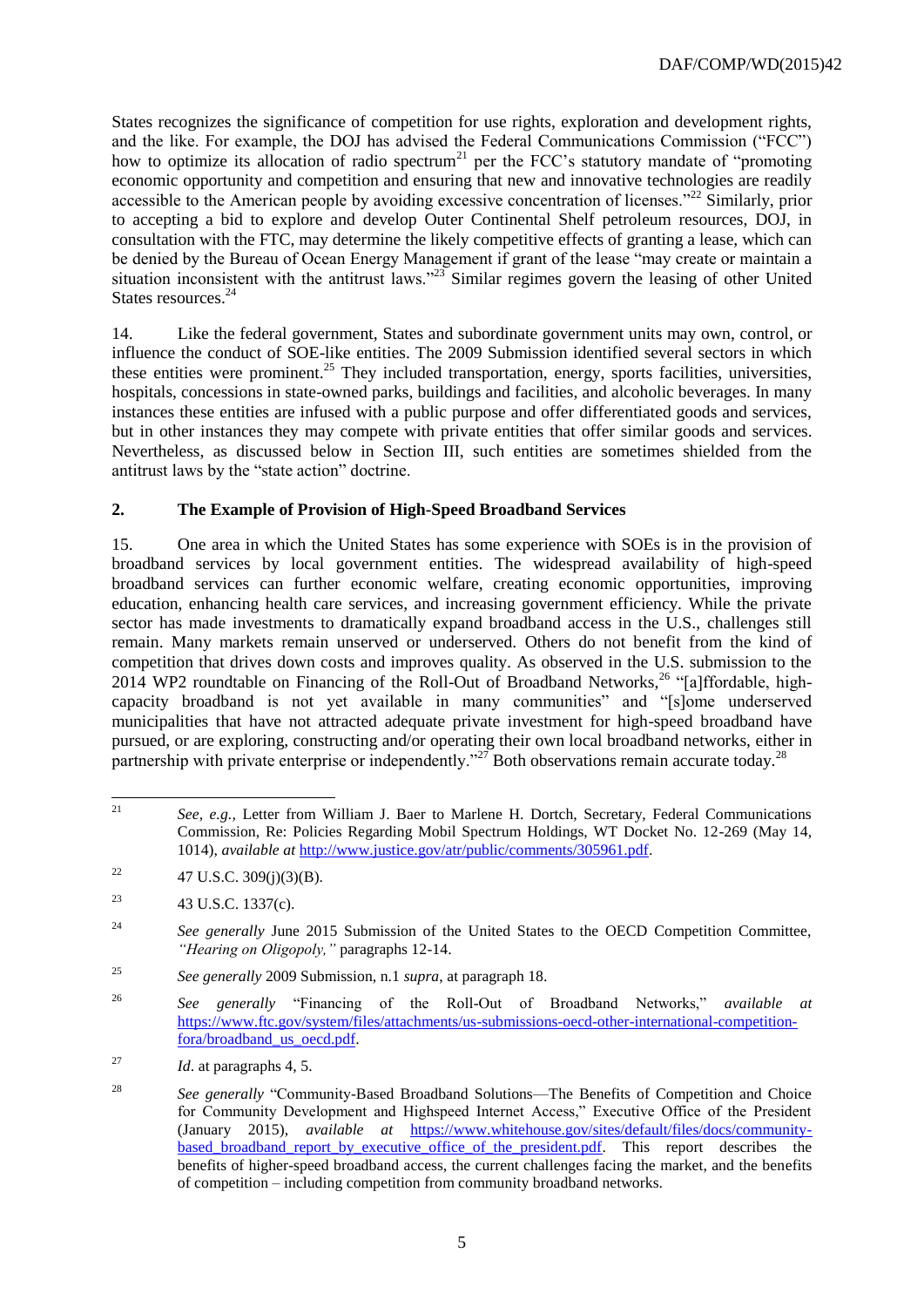16. Municipal-government provided broadband networks can help address these market shortfalls by creating economic opportunity, increasing consumer choice, and driving consumer and public savings. Hundreds of communities already have built publicly owned broadband networks, sometimes as sole providers of broadband services and sometimes in competition with others, such as cable and DSL providers.<sup>29</sup> Yet some states have enacted or are considering laws to limit or prohibit municipal development or operation of broadband networks.<sup>30</sup> Because they prevent local governments from using various governmental means to correct market imperfections, however, these laws may inhibit or deny to consumers and municipalities the opportunities and efficiencies that more widespread availability of broadband can offer. $31$ 

17. In March 2015, President Obama issued an Executive Order noting that the United States Government "has an important role to play in developing coordinated policies to promote broadband deployment and adoption, including promoting best practices, breaking down regulatory barriers, and encouraging further investment."<sup>32</sup> It establishes a Broadband Opportunity Council, co-chaired by the Secretaries of Commerce and Agriculture, to use all available and appropriate authorities to identify and address regulations that may unduly impede either wired broadband deployment or the infrastructure to augment wireless broadband deployment; encourage further public and private investment in broadband networks and services; promote the adoption and meaningful use of broadband technology; and find ways to encourage or support broadband deployment, competition, and adoption in ways that promote the public interest.

# **3. The State Action Doctrine**

18. Competition is among the United States' paramount values.<sup>33</sup> Nevertheless, acts of state sovereigns that may inhibit competition are exempt from antitrust challenge under the "state action" doctrine." The doctrine was first set out by the United States Supreme Court in its 1943 decision in Parker v. Brown,<sup>34</sup> and is grounded in principles of federalism.<sup>35</sup> However, "while the Sherman Act confers immunity on the States' own anticompetitive policies . . . , it does not always confer immunity where . . . a State delegates control over a market to a non-sovereign actor,"<sup>36</sup> such as private market participants as well as subordinate instrumentalities of the state.

<sup>29</sup> Id. at paragraphs 6, 8.

<sup>&</sup>lt;sup>30</sup> A September 2006 FTC Staff Report explored in detail the potential rewards and competitive risks of municipal participation in the provision of wireless internet service. "Municipal Provision of Wireless Internet," FTC Staff Report (2006), *available at* [https://www.ftc.gov/sites/default/files/documents/advocacy\\_documents/ftc-staff-report-concerning](https://www.ftc.gov/sites/default/files/documents/advocacy_documents/ftc-staff-report-concerning-municipal-provision-wireless-internet/v060021municipalprovwirelessinternet.pdf)[municipal-provision-wireless-internet/v060021municipalprovwirelessinternet.pdf.](https://www.ftc.gov/sites/default/files/documents/advocacy_documents/ftc-staff-report-concerning-municipal-provision-wireless-internet/v060021municipalprovwirelessinternet.pdf)

<sup>31</sup> Many of these restrictions are described *id.* at paragraphs 10 and 11.

<sup>&</sup>lt;sup>32</sup> Memorandum for the Heads of Executive Departments and Agencies, Expanding Broadband Deployment and Adoption by Addressing Regulatory Barriers and Encouraging Investment and Training, March 23, 2015, *available at* [https://www.whitehouse.gov/the-press](https://www.whitehouse.gov/the-press-office/2015/03/23/presidential-memorandum-expanding-broadband-deployment-and-adoption-addr)[office/2015/03/23/presidential-memorandum-expanding-broadband-deployment-and-adoption-addr.](https://www.whitehouse.gov/the-press-office/2015/03/23/presidential-memorandum-expanding-broadband-deployment-and-adoption-addr)

<sup>33</sup> Federal antitrust law is "as important to the preservation of economic freedom . . . as the Bill of Rights is to our fundamental personal freedoms." *U.S. v. Topco Associates, Inc*., 405 U.S. 596, 610 (1972).

<sup>34</sup> 317 U.S. 341 (1943).

<sup>&</sup>lt;sup>35</sup> *Parker* "recognized Congress' purpose to respect the federal balance and to 'embody in the Sherman Act the federalism principle that the States possess a significant measure of sovereignty under our Constitution.'" *N.C. State Bd. Of Dental Exam'rs v. F.T.C*., 574 U.S. \_\_ (slip opinion at 5-6) (2015), *quoting Cmty. Comc'ns Co. v. Boulder*, 455 U.S. 40, 53 (1982).

 $^{36}$  *Id.* at \_\_ (slip opinion at 7).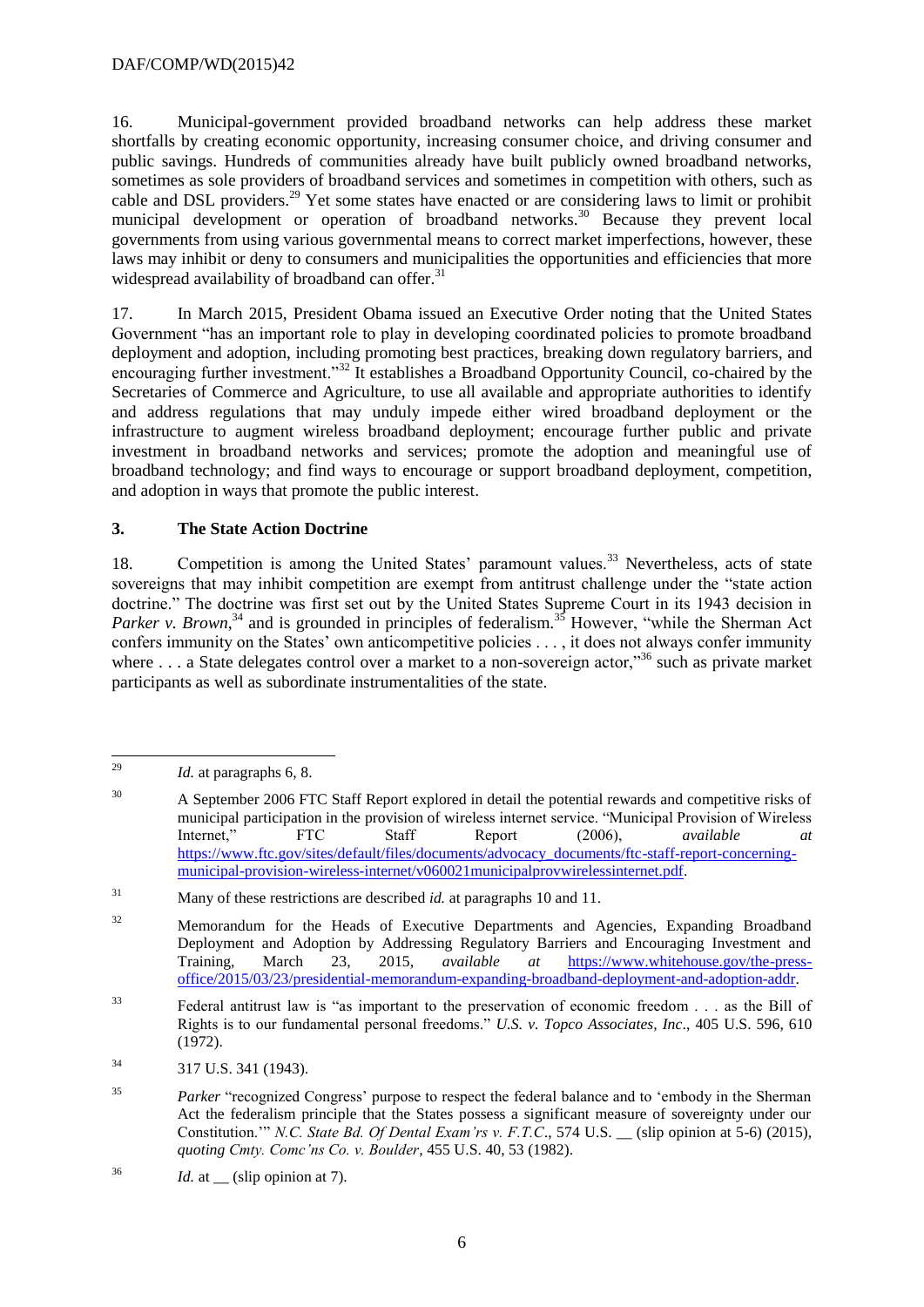19. Application of the state action doctrine to subordinate instrumentalities of the state municipalities, for example—requires that the challenged conduct has been undertaken pursuant to a "clearly articulated and affirmatively expressed" state policy to displace competition.<sup>37</sup> That rule ensures that the policy underlying the challenged conduct really is that of the state, even without a showing of active supervision, because "[w]here the actor is a municipality there is little or no danger that it is involved" in private anticompetitive conduct, incentives of the kind animating private actors are lacking, and there is electoral accountability.<sup>38</sup>

20. To avoid undue extension of the state's exemption to private actors, private parties seeking the exemption must show both that the challenged conduct is a foreseeable result of a "clearly articulated and affirmatively expressed . . . state policy," and that the challenged conduct is "actively supervised" by the state.<sup>39</sup> The "active supervision" element is warranted because of the danger that a private actor engaged in anticompetitive conduct (unlike a municipality, for example) may be pursuing his own private interests rather than the governmental interests of the state. Concern about the private incentives of active market participants is the basis for *Midcal*'s supervision mandate, which requires "realistic assurance that a private party's anticompetitive conduct promotes state policy, rather than merely the party's individual interests."<sup>40</sup>

21. As the state action doctrine developed, a number of questions arose: what constitutes a "clearly articulated and affirmatively expressed" state policy? Is a "clearly articulated and affirmatively expressed" state policy sufficient when applied to a subordinate state entity acting "not in a regulatory capacity but as a commercial participant in a given market," or must a state entitycommercial participant also satisfy the "active supervision" prong of *Midcal*? <sup>41</sup> And finally, is a "clearly articulated and affirmatively expressed" state policy sufficient when applied to the conduct of a state agency made up of regulated persons, or must such an agency be "actively supervised" as well?

22. Given these questions, a 2003 FTC Staff Report ("State Action Report")<sup>42</sup> recommended that a variety of Agency tools—competition education and advocacy, amicus curiae filings, and litigation—be used to clarify and avoid overly broad construction of the state action doctrine. Among the State Action Report's recommendations were: "[r]eaffirm a clear articulation standard tailored to its original purposes and goals";<sup>43</sup> "[c]larify and strengthen the market participant exception . . . ";<sup>44</sup> and "[c]larify and rationalize the criteria for identifying the quasi-governmental entities that should be subject to active supervision."<sup>45</sup>

23. Since the report was issued, the United States Supreme Court has (1) clarified the narrow meaning of "clear articulation,"<sup>46</sup> (2) declined to resolve the question of the availability of a "market participant" exception to the state action doctrine,<sup>47</sup> and (3) held that certain state regulatory bodies

- <sup>41</sup> *City of Columbia v. Omni Outdoor Adver., Inc*., 449 U.S. 365 (1991).
- <sup>42</sup> Office of Policy Planning, Federal Trade Commission, *Report of the State Action Task Force* (Sept. 2003), *available at* [http://www.ftc.gov/os/2003/09/stateactionreport.pdf.](http://www.ftc.gov/os/2003/09/stateactionreport.pdf)
- <sup>43</sup> *Id.* at 50. *See generally id.* at 50-52.
- <sup>44</sup> *Id.* at 57. *See generally id.* at 57.
- <sup>45</sup> *Id.* at 55. *See generally id.* at 55-56.
- <sup>46</sup> *See FTC v. Phoebe Putney Health Sys., Inc*., 568 U.S. \_\_ (2013) ("*Phoebe Putney*").
- <sup>47</sup> *Phoebe Putney*, n. 47 *supra,* 568 U.S. \_\_, n.4.

 $37$ <sup>37</sup> *California Retail Liquor Dealers Ass'n v. Midcal Aluminum Co*., 445 U.S. 97, 105 (1980). *See also Town of Hallie v. City of Eau Claire*, 471 U.S. 34, 41-42 (1985); *id.* at 45.

<sup>38</sup> *Town of Hallie*, *id,* at 47.

<sup>39</sup> *Midcal*, n. 37 *supra*.

<sup>40</sup> *N.C. State Bd. Of Dental Exam'rs v. F.T.C.*, 574 U.S. \_\_ (slip opinion at 10) (2015), *quoting Patrick v. Burget*, 486 U.S. 94, 100-101 (1988).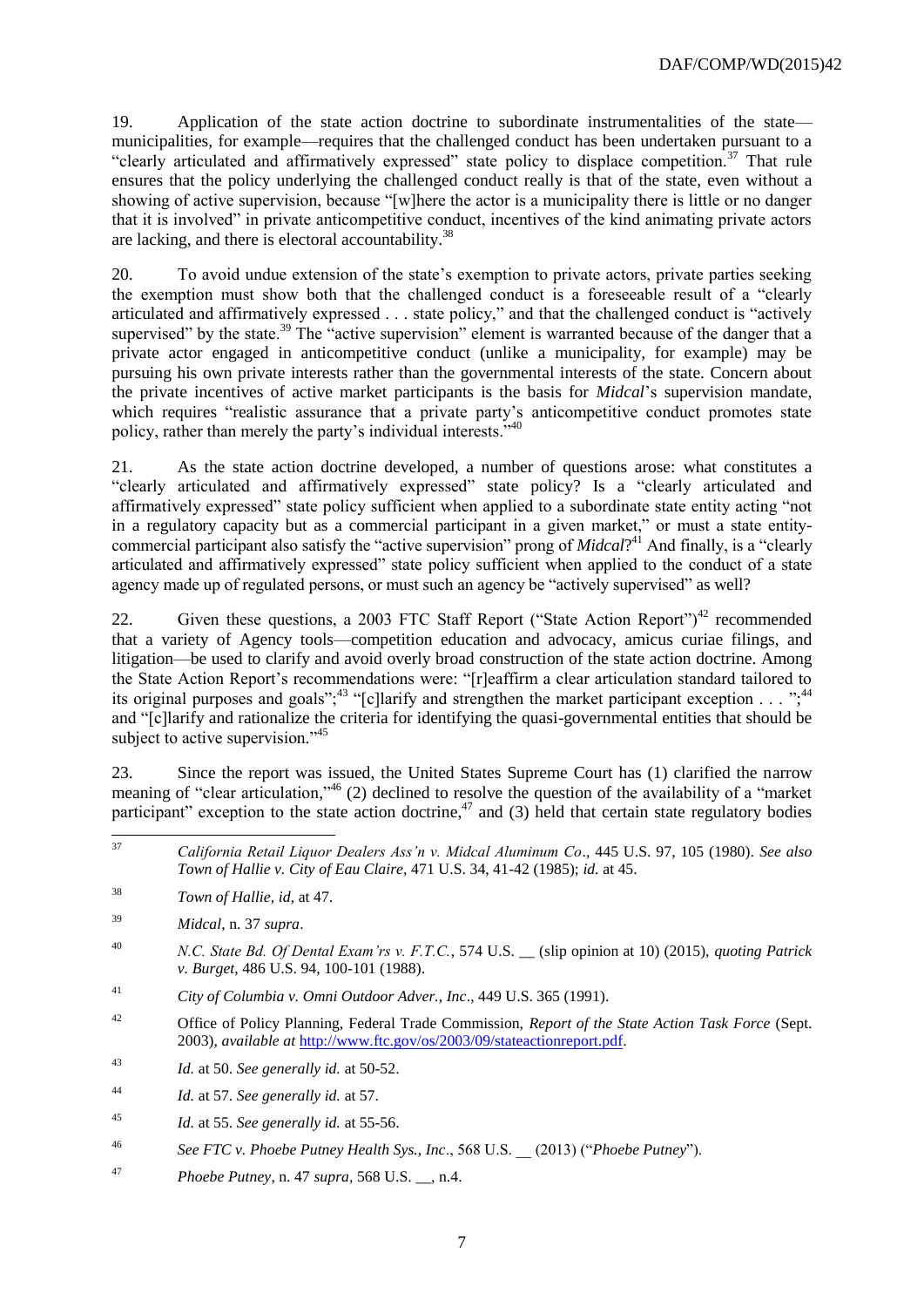controlled by market participants are subject to the "active supervision" in addition to the "clear articulation" prong of *Midcal.*<sup>48</sup>

# *3.1 Clarification of the "Clear Articulation" Requirement for State Action Protection*

24. In *Phoebe Putney*, the FTC issued an administrative complaint challenging a hospital system's proposed acquisition of a rival in Albany, Georgia. The Complaint alleged that the acquisition would reduce competition substantially, resulting in increased prices for general acute care services charged to commercial health plans. The FTC further alleged that Phoebe had structured the proposed transaction using a "hospital authority," a special purpose public entity established pursuant to state statute, to try to immunize its acquisition as state action.<sup>49</sup> FTC staff and the Georgia Attorney General filed a federal court suit for a preliminary injunction halting the acquisition pending resolution of the FTC's administrative litigation.<sup>50</sup>

25. The district court denied the motion, finding that the state action doctrine was applicable, and granted respondents' motion to dismiss.<sup>51</sup> The Court of Appeals for the Eleventh Circuit affirmed, finding that the hospital authority was a local government entity entitled to protection by the state action doctrine because the challenged conduct was "reasonably anticipated" by the Georgia legislature in authorizing creation and operation of hospital authorities.<sup>52</sup> The U.S. Supreme Court granted certiorari and reversed, finding no evidence that the Georgia legislature "contemplated that hospital authorities would displace competition by consolidating hospital ownership.<sup>553</sup>

26. The Supreme Court refused to find such evidence in the state's grant to the hospital authority of acquisition and leasing powers, contracting authority, permission to participate in a competitive marketplace, capacity to set rates for services, power to sue and be sued, etc.—powers that are fundamentally like the generally worded powers the state regularly grants to private corporations.<sup>54</sup> According to the Supreme Court, the lower courts, in finding otherwise, "applied the concept of 'foreseeability' from our clear articulation test too loosely."<sup>55</sup> For example, "simple permission to play in a market' does not 'foreseeably entail permission to roughhouse in that market unlawfully.<sup> $1.56$ </sup> The ability of a legislature to anticipate that private and governmental actors (like the hospital authority) might engage in anticompetitive conduct through exercise of their general powers "falls well short of clearly articulating an affirmative state policy to displace competition with a regulatory alternative."<sup>57</sup> Similarly, no such "clear articulation" reasonably can be drawn from the state's objective of improving access to health care or requiring respondents to operate as non-profits. These objectives, according to the Court, do not suggest that the legislature contemplated their

<sup>48</sup> <sup>48</sup> *See N.C. State Bd. Of Dental Exam'rs*, n. 40 *supra*.

<sup>&</sup>lt;sup>49</sup> In re Phoebe Putney Health System, FTC Docket No. 9348, FTC Administrative Complaint (April 20, 2011), *available at* [https://www.ftc.gov/sites/default/files/documents/cases/2011/04/110420phoebecmpt.pdf.](https://www.ftc.gov/sites/default/files/documents/cases/2011/04/110420phoebecmpt.pdf)

<sup>50</sup> *FTC v. Phoebe Putney Health System, Inc*., 793 F. Supp. 2d 1356, 1359 (M.D. Ga. 2011).

<sup>51</sup> 793 F.Supp.2d 1356, 1366-81 (M.D. Ga. 2011).

 $52$  663 F. 3d 1369, 1375-78 (11<sup>th</sup> Cir. 2011).

<sup>53</sup> *Phoebe Putney*, n. 47 *supra* , 568 U.S. \_\_at \_\_ (slip opinion at 9, 10).

<sup>54</sup> *Id.*

<sup>55</sup> *Phoebe Putney*, n. 47 *supra* , 568 U.S. \_\_at \_\_ (slip opinion at 11).

<sup>56</sup> *Phoebe Putney*, n. 47 *supra* , 568 U.S. \_\_at \_\_ (slip opinion at 13), *quoting Kay Elec. Cooperative v. Newkirk*, 647 F.3d 1039, 1043 (10<sup>th</sup> Cir. 2011).

<sup>57</sup> *Phoebe Putney*, n. 47 *supra*, 568 U.S. \_\_at \_\_ (slip opinion at 13). Moreover, only a small part of the conduct permitted the hospital authority under Georgia law had the potential to harm competition.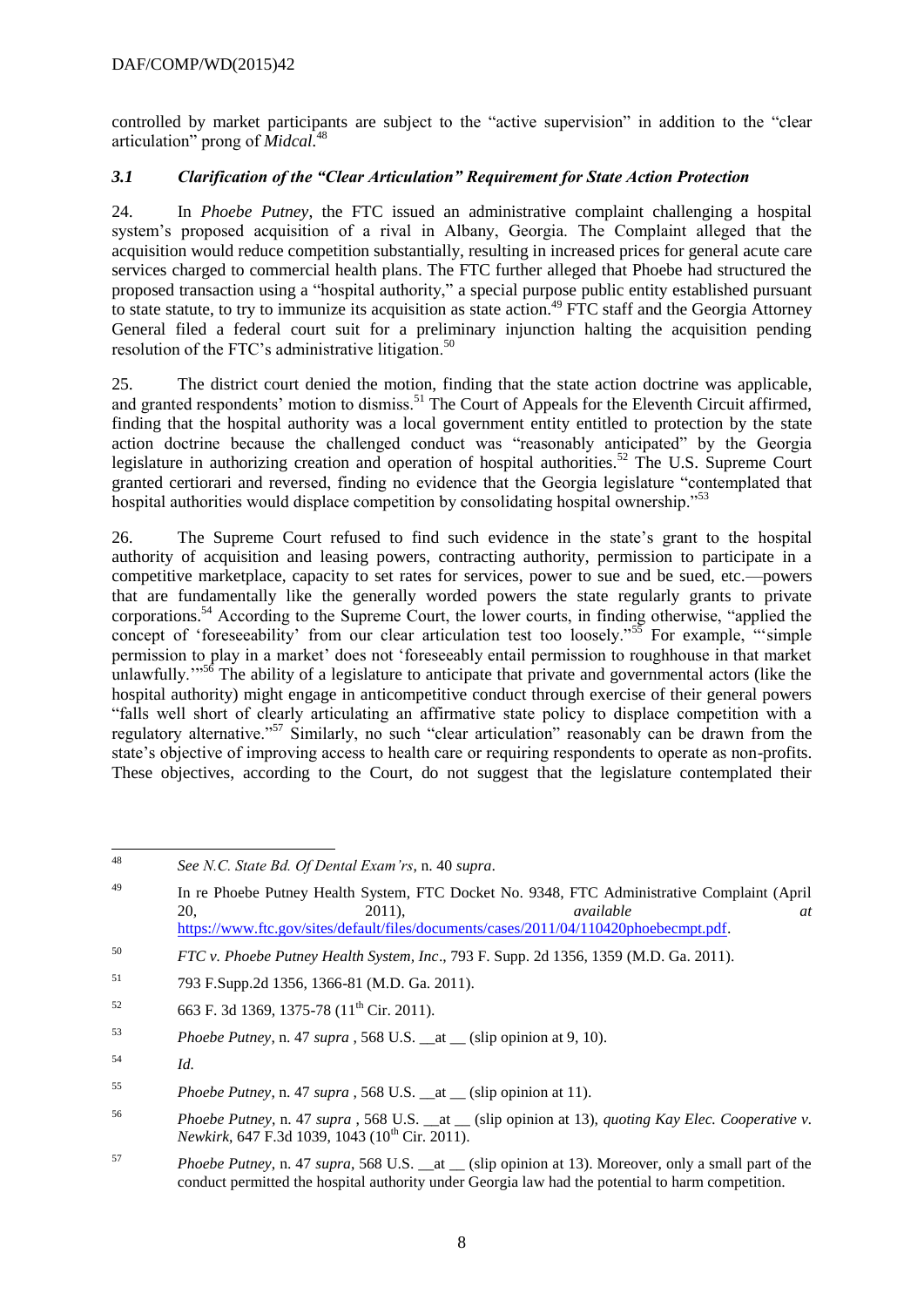accomplishment through anticompetitive means.<sup>58</sup> Nor does the state's imposition of certificate-ofneed-regulation imply a state policy of anticompetitive consolidation of hospitals.<sup>59</sup>

27. The Court expressly stated that it did not find any ambiguity as to whether the state had made the requisite "clear articulation": it had not.<sup>60</sup> "More fundamentally," the Court reaffirmed its previously stated principle that "state-action immunity is disfavored. . . . [F]ederalism and state sovereignty are poorly served by a rule of construction that would allow 'essential national policies' embodied in the antitrust laws to be displaced by state delegations of authority 'intended to achieve more limited ends."<sup>51</sup>

# *3.2 The "Commercial Market Participant" Exception to the State Action Doctrine*

28. An amicus in *Phoebe Putney* had suggested that the Court additionally find the state action exemption inapplicable to the defendant hospitals because, notwithstanding that the acquiring hospital was owned by a subordinate state entity, they were engaged in proprietary activities as a competitor. The Court earlier had suggested in *City of Columbia v. Omni Outdoor Advertising, Inc.* that the state action doctrine might be inapplicable to a city insofar as it was acting as a commercial market participant rather than in a regulatory capacity.<sup>62</sup> But the *Phoebe Putney* Court did not accept this suggestion because the lower courts had not considered the argument, nor had it been raised on appeal by the defendants.<sup>63</sup>

29. The FTC's State Action Report had recommended "clarif[ication] and strengthen[ing] of the "commercial market participant" exception because the incentives of a city acting "in a proprietary capacity as a competitor" are not necessarily "consonant with the public interest" as determined by the state sovereign.<sup>64</sup> Greater assurance may be required to ensure that a municipality-commercial market participant is acting in furtherance of state policy than would be necessary with a municipality engaged only in a governmental capacity—specifically, active supervision of the anticompetitive conduct by the state to ensure that that conduct is, in effect, the state's own.<sup>65</sup>

30. At the time of publication of the State Action Report, several courts of appeals had found, or been open to finding, a market participant exception. Some others were less amenable, concluding there is little basis for distinguishing governmental and commercial activities of sub-state entities, or that a market participant exception would all but eliminate the state action exemption. <sup>66</sup> To date, a majority of the courts of appeals have recognized, if not necessarily applied, a commercial market participant exception to the state action exemption.<sup>67</sup>

<sup>58</sup> *Phoebe Putney*, n. 47 *supra*, 568 U.S. at (slip opinion at 16).

<sup>59</sup> *Phoebe Putney*, n. 47 *supra* , 568 U.S. \_\_at \_\_ (slip opinion at 17).

<sup>60</sup> *Phoebe Putney*, n. 47 *supra* , 568 U.S. \_\_at \_\_ (slip opinion at 18).

<sup>61</sup> *Phoebe Putney*, n. 47 *supra* , 568 U.S. \_\_at \_\_ (slip opinion at 18), *quoting FTC v. Ticor Title, Ins. Co*., 504 U.S. 621, 636 (1992).

<sup>62</sup> *See* Omni Outdoor Adver., Inc., n. 41 *supra*, at 449 U.S. at 374-75.

<sup>63</sup> *Phoebe Putney*, n. 47 *supra,* 568 U.S. \_\_, n. 4.

<sup>64</sup> *See* State Action Report, n. 42 *supra*, at 57.

<sup>65</sup> *See* State Action Report, n. 42 *supra*, at 44-50.

<sup>66</sup> *See* discussion of (and citations to) court of appeals decisions at State Action Report, n. 43 *supra*, at 44-50.

<sup>67</sup> *See, e.g., A.D. Bedell Wholesale Co., Inc. v. Phillip Morris Inc.*, 263 F.3d 239, 265 n.55 (3d Cir. 2001); *Genentech, Inc. v. Eli Lilly & Co*., 998 F.2d 931, 948-49 (Fed. Cir. 1993); *Fisichelli v. City Known as the Town of Methuen*, 956 F.2d 12, 14-15 (1<sup>st</sup> Cir. 1992).